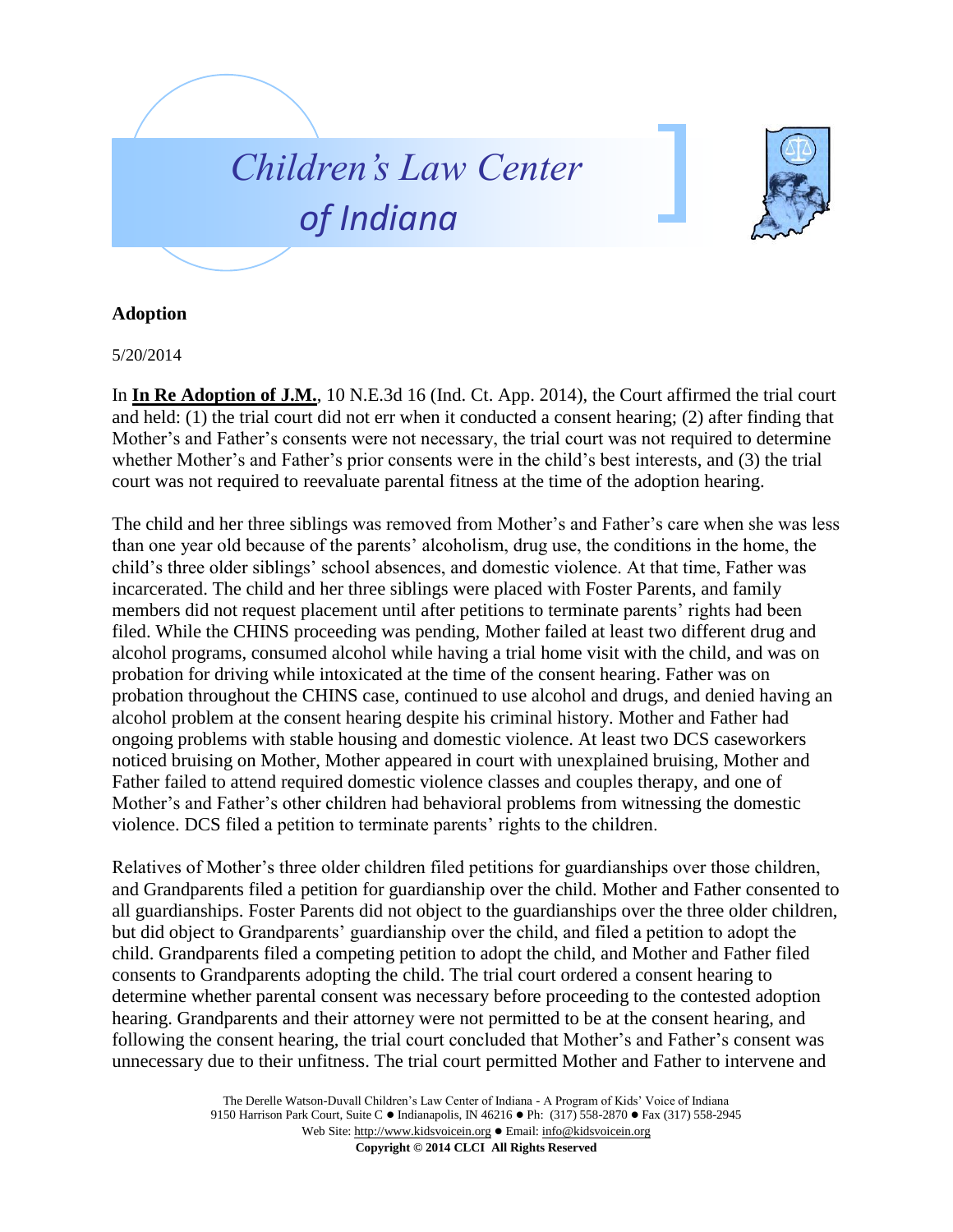participate in the adoption hearing over Foster Parents' objections. The Guardian ad Litem recommended that Grandparents be permitted to adopt the child, and DCS filed consents for both Grandparents and Foster Parents. The trial court granted Foster Parents' petition to adopt the child, denied Grandparents' adoption petition, and found: (1) that both parties were appropriate caregivers for the child; (2) the child viewed Foster Parents as her parents, and Grandparents as her grandparents; (3) the child had lived with Foster Parents for three years; (4) to move the child from Foster Parents to Grandparents would take her from the only life she could remember; and (5) Both parties filed postadoptive agreements, which ensured that the child would continue to have a relationship with Grandparents and Foster Parents. Grandparents did not appeal. Natural Parents appealed the trial court's decision that their consent was unnecessary.

**A consent hearing was necessary before the trial court could procedurally address the competing adoption petitions.** Id. at 20. Mother and Father argued that the trial court erred in conducting a consent hearing, because they had already consented to Grandparents adopting the child. Id. The Court noted there are exceptions to the general rule that parents must consent to an adoption, and cited IC 31-19-9-8(a)(11), which provides that consent to an adoption is not necessary from a parent if the adoption petitioner proves by clear and convincing evidence that the parent is unfit and the adoption is in the child's best interests. Id. When Foster Parents filed their petition for adoption of the child, Mother's and Father's rights had not yet been terminated, and Mother and Father had not consented to Foster Parents adopting the child. Id. Consequently, parental consent was an issue that the trial court was required to address in a consent hearing. Id.

**The trial court was not required to determine whether Mother's and Father's prior consents were in the child's best interests, because the trial court determined that Mother's and Father's consent was not necessary.** Id. at 21. Mother and Father argued that the trial court erred when it failed to determine whether their prior consents were in the child's best interests. Id. at 20. The Court noted that IC 31-19-9-8(a)(11)(B) provides that the trial court can determine whether "the best interests of the child sought to be adopted would be served if the court dispensed with the parent's consent." Id. at 21. The trial court was not required to determine whether Mother's and Father's prior consents were in the child's best interests. Id. The Court went on to opine that the trial court had made findings about the child's best interests, and it had found that the "parents are unfit to be parents and the best interest of the child would be served if the Court finds that the parents' consent should be dispensed with." Id.

**Since the trial court concluded that Mother and Father were unfit at the time of the consent hearing, this terminated Mother's and Father's parental rights; the trial court did not need to reconsider Mother's and Father's fitness again at the adoption hearing.** Id. at 22. Mother and Father argued that the trial court erred because it failed to consider their fitness at the time of the consent hearing and again at the adoption hearing. Id. at 21. The Court noted previous case law, which held that evidence of a historical pattern of serious drug abuse was sufficient to show that a parent was unfit. Id. (citing In Re K.F., 935 N.E.2d 282, 289 (Ind. Ct. App. 2010)). The J.M. Court opined that, given the evidence and the trial court's findings on Mother's and Father's historical difficulty with alcohol, drug use, and domestic violence, it could not say that the trial court erred when it determined that Mother and Father were unfit parents at the time of the consent hearing. J.M. at 21. The Court determined that Mother's and Father's